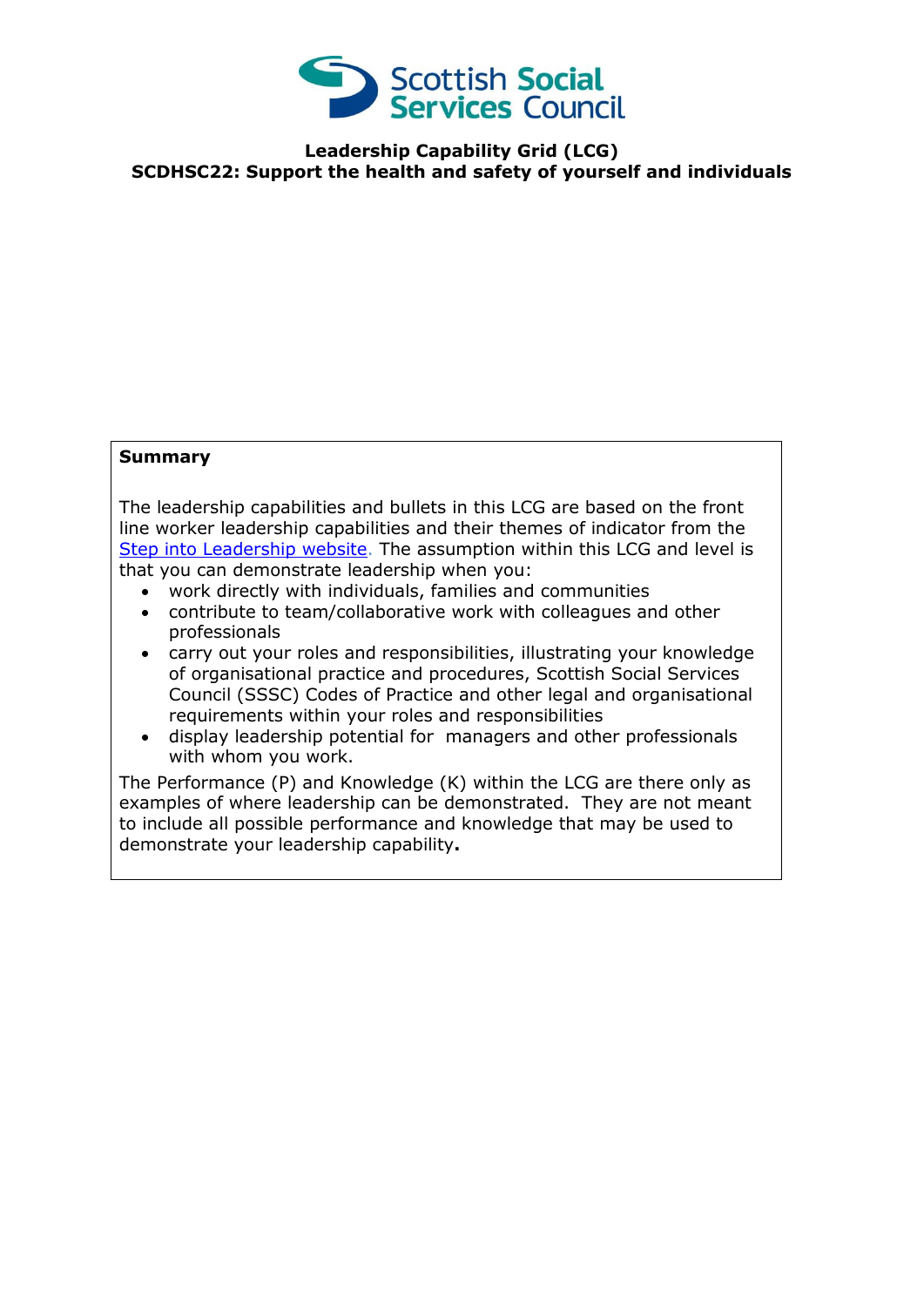

## **Leadership Capability Grid (LCG) SCDHSC22: Support the health and safety of yourself and individuals**

| Leadership<br>capabilities                 | When supporting the health and safety you can demonstrate<br>leadership capabilities by:                                                                                                                                                                                                                                                                                                                                                                                                                                                                                                                                                                                                                                                                                                                                                  |
|--------------------------------------------|-------------------------------------------------------------------------------------------------------------------------------------------------------------------------------------------------------------------------------------------------------------------------------------------------------------------------------------------------------------------------------------------------------------------------------------------------------------------------------------------------------------------------------------------------------------------------------------------------------------------------------------------------------------------------------------------------------------------------------------------------------------------------------------------------------------------------------------------|
| <b>Vision</b>                              | Providing a vision for individuals, families, communities, colleagues and<br>your organisation when you:<br>See how best to make a difference when supporting the health and<br>safety of yourself and individuals (P3-5, 10, 13, 14, 18; $K1-5$ , 16,<br>24-25, 28, 31, 33)<br>• Communicate and promote ownership of the vision when working<br>with others ( $P10$ , 14) and recording and reporting ( $P6$ , 16, 17, 24)<br>• Promote social service values through taking account of individual<br>preferences and needs ( $P10$ , K 1-5, 13-19), when working others<br>and when recording and reporting ( $P_6$ , 10, 14, 16, 17, 21)<br>See the bigger picture when demonstrating knowledge and practice of<br>organisational, local and national policies and procedures (P1, 4, 16 -<br>18, 24; K6, 8-9, 16, 22-23, 27, 29, 36) |
| Self-<br>leadership                        | Displaying self leadership when you:<br>Demonstrate and adapt leadership when supporting and addressing<br>health and safety issues (P3-5, 10, 13, 14, 19, 21-23; K4, 20, 21,<br>31,33)<br>• Improve own leadership by seeking advice (P 6, 16-18; K15, 21) and<br>ensuring awareness of health, safety and security procedures, policies<br>and requirements (P1, 2, 8,17; K6, 7, 22, 23, 27, 29, 36)<br>• Take intelligent risks when supporting health and safety for<br>individuals and yourself (P3, 5, 10, 13, 14, 19-23; K20, 21, 32, 33)<br>• Challenge discrimination and oppression $(K 1, 4, 18-21)$                                                                                                                                                                                                                           |
| <b>Motivating</b><br>and inspiring         | Motivating and inspiring others when you:<br>• Inspire people by personal example (P5, 7, 9, 12-14, 19-23; K4, 15,<br>17, 18, 21, 31, 33)<br>• Recognise and value the contribution of others (P10, 14, 22; K2, 9-<br>11, 15, 20, 31)<br>• Support the creation of a learning and performance culture with<br>individuals and others (P6, 14, 16, 18, 24; K4, 8, 15, 20, 21, 31)                                                                                                                                                                                                                                                                                                                                                                                                                                                          |
| <b>Empowering</b>                          | Empowering people when you:<br>• Enable leadership at all levels (P3, 7, 14, 19, 20; K8-9, 14, 20,<br>21,31,33)<br>• Support the creation of a knowledge and management culture by<br>seeking and providing information to enable understanding ( $P1-3$ , 10,<br>14, 16, 18, 24; K4, 12, 14, 15, 20, 21)<br>• Promote professional autonomy (P3, 7, 10, 19-23; K31, 33)<br>• Involve people in development and improvement (P6, 10, 24; K15,<br>21)                                                                                                                                                                                                                                                                                                                                                                                      |
| <b>Collaborating</b><br>and<br>influencing | Collaborating and influencing when you:<br>• Promote partnership working (P10, 14, 18; K11, 14, 15, 21, 31)<br>Influence people (P14, 18, 20-23; K11, 14, 15, 21, 31)<br>Understand and value the perspectives of others (P10, 14, 18; K8-9,                                                                                                                                                                                                                                                                                                                                                                                                                                                                                                                                                                                              |